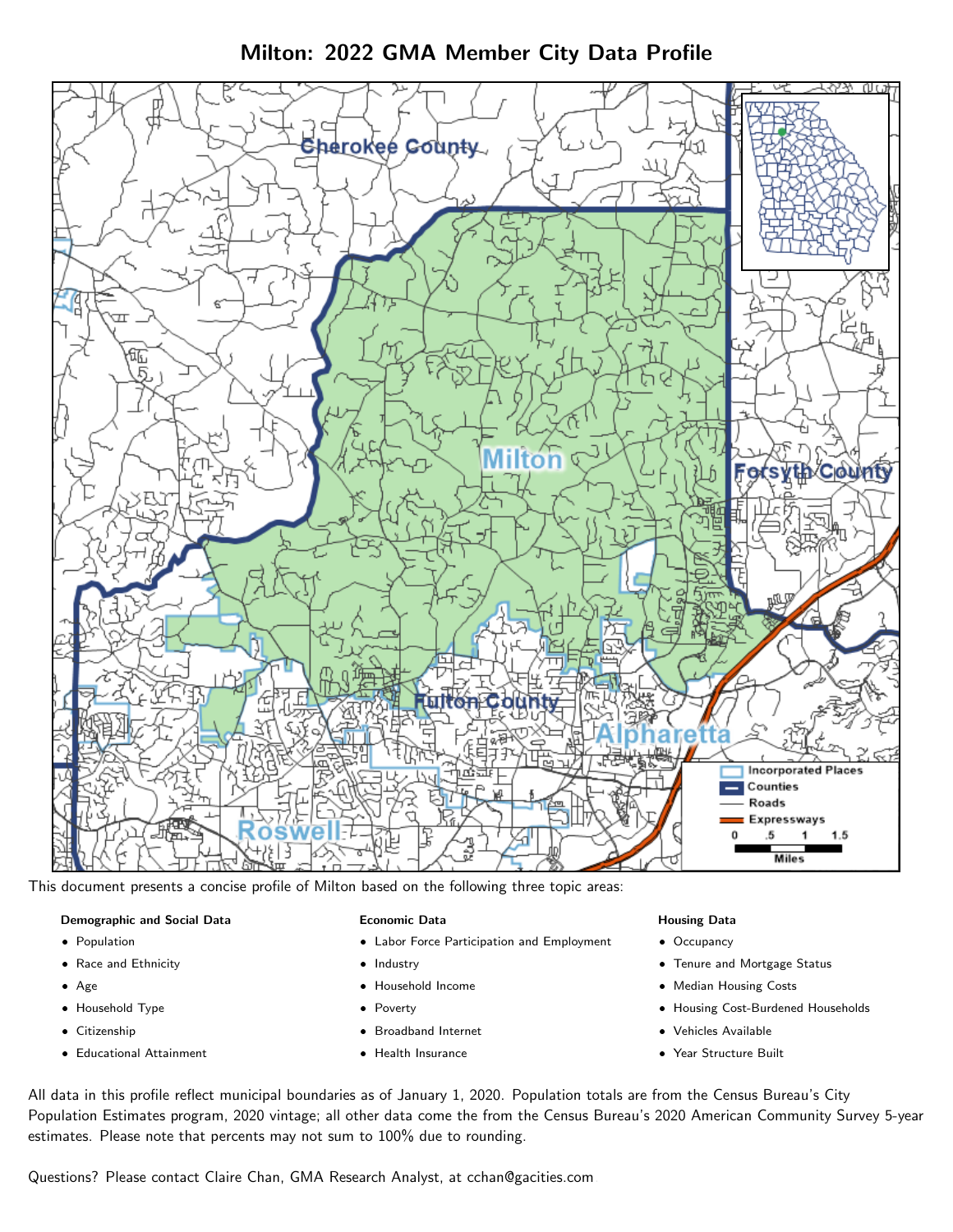# Milton: Demographic and Social





**Citizenship** 



Source: American Community Survey, 2020 5-year estimates, table B05002 Source: American Community Survey, 2020 5-year estimates, table B15002

Race and Ethnicity



Source: U.S. Census Bureau, City Population Estimates, 2020 vintage Source: American Community Survey, 2020 5-year estimates, table B03002

## Household Type



Source: American Community Survey, 2020 5-year estimates, table B01001 Source: American Community Survey, 2020 5-year estimates, table B11001

### Educational Attainment



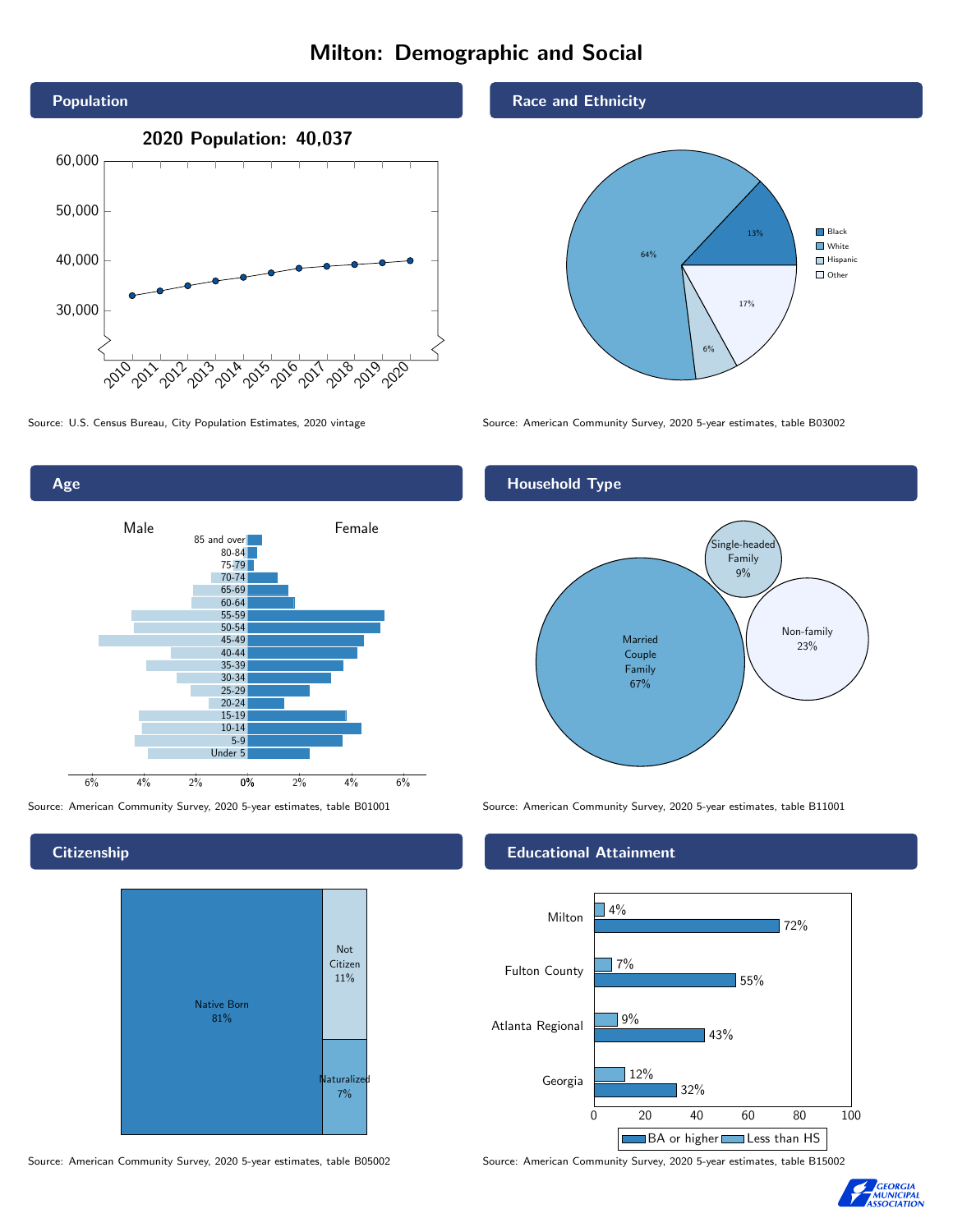# Milton: Economic



Source: American Community Survey, 2020 5-year estimates, table B23001 Note: Unemployment rate is based upon the civilian labor force.

## Household Income



Source: American Community Survey, 2020 5-year estimates, tables B19013 and B19025 Source: American Community Survey, 2020 5-year estimates, table B17010



Source: American Community Survey, 2020 5-year estimates, table B28002 Source: American Community Survey, 2020 5-year estimates, table B18135

#### Industry

| Agriculture, forestry, fishing and hunting, and mining      | $0\%$ |
|-------------------------------------------------------------|-------|
| Construction                                                | 2%    |
| Manufacturing                                               | 7%    |
| <b>Wholesale Trade</b>                                      | 5%    |
| Retail Trade                                                | 12%   |
| Transportation and warehousing, and utilities               | $4\%$ |
| Information                                                 | 6%    |
| Finance and insurance, real estate, rental, leasing         | 12%   |
| Professional, scientific, mgt, administrative, waste mgt    | 23%   |
| Educational services, and health care and social assistance | 16%   |
| Arts, entertainment, recreation, accommodation, food        | 6%    |
| service                                                     |       |
| Other services, except public administration                | $4\%$ |
| Public administration                                       | 2%    |

Source: American Community Survey, 2020 5-year estimates, table C24030

## Poverty



## **Health Insurance**